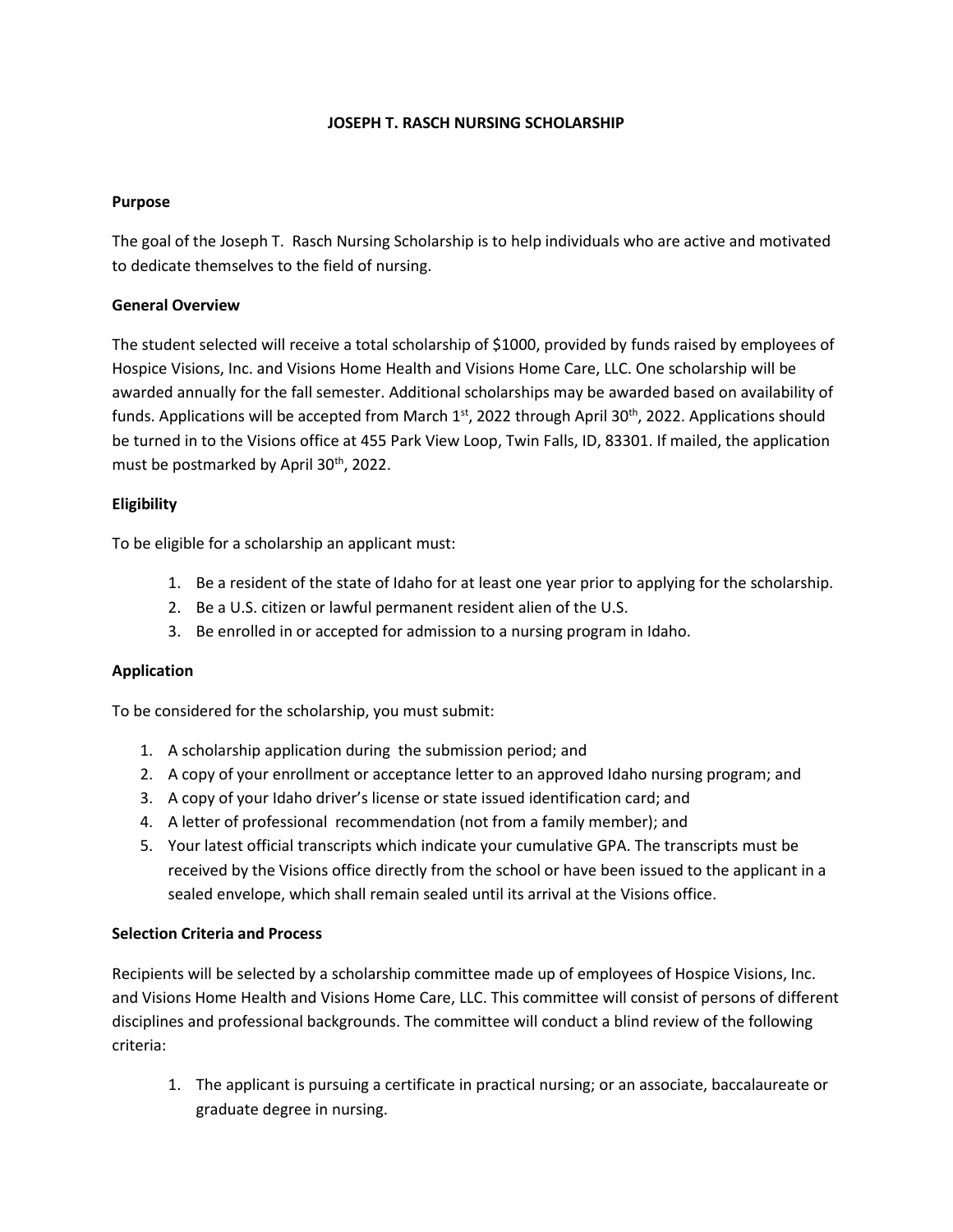- 2. The applicants cumulative GPA: a minimum GPA of 3.0 on a 4.0 scale is preferred.
- 3. The professional letter of recommendation.
- 4. The completed application, including the essay.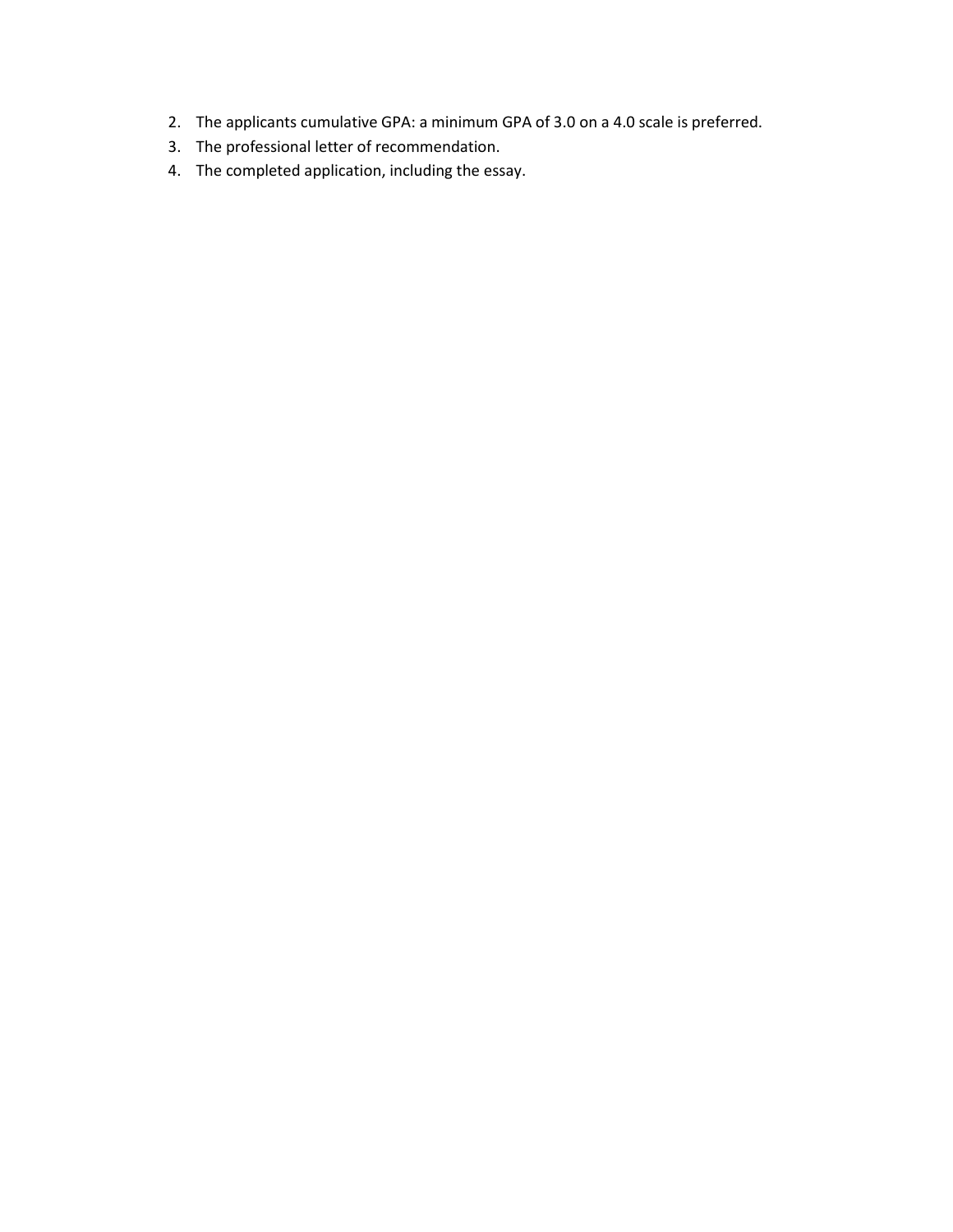## **Joseph T. Rasch Nursing Scholarship Application**

### Academic Year 2022-2023

The application submission period is March 1<sup>st</sup>, 2022 to April 30<sup>th</sup>, 2022. All applications should be submitted to Tracy Fien at the Visions office, 455 Park View loop, Twin Falls ID, 83301. If mailed, the application must be postmarked by April 30th, 2022. Tracy can be contacted Monday through Friday, 8 a.m. to 5 p.m. at 208-735-0121. Please call if you have questions. You can also download information and application for the scholarship on the facility websites at [hospicev](http://hospice/)isions.org or visionshomecare.com.

After Visions receives your application, you will receive a confirmation via e-mail or phone call. Ensure the e-mail address and phone number you provide on the application are correct. The committee is not responsible if an applicant provides an inaccurate or invalid e-mail address or phone number. The selection committee will review the applications and may ask the applicant to attend a short personal interview with members of the selection committee. If you have already been the recipient of this scholarship, you are no longer eligible to participate.

To apply for the scholarship, please submit the following:

- 1. A scholarship application during the submission period; and
- 2. A copy of your enrollment or acceptance letter to an approved Idaho nursing program; and
- 3. A copy of your Idaho driver's license or state issued identification card; and
- 4. A letter of professional recommendation (not from a family member); and
- 5. Your latest official transcripts which indicate your cumulative GPA. The transcripts must be received by the Visions office directly from the school or have been issued to the applicant in a sealed envelope, which shall remain sealed until its arrival at the Visions office.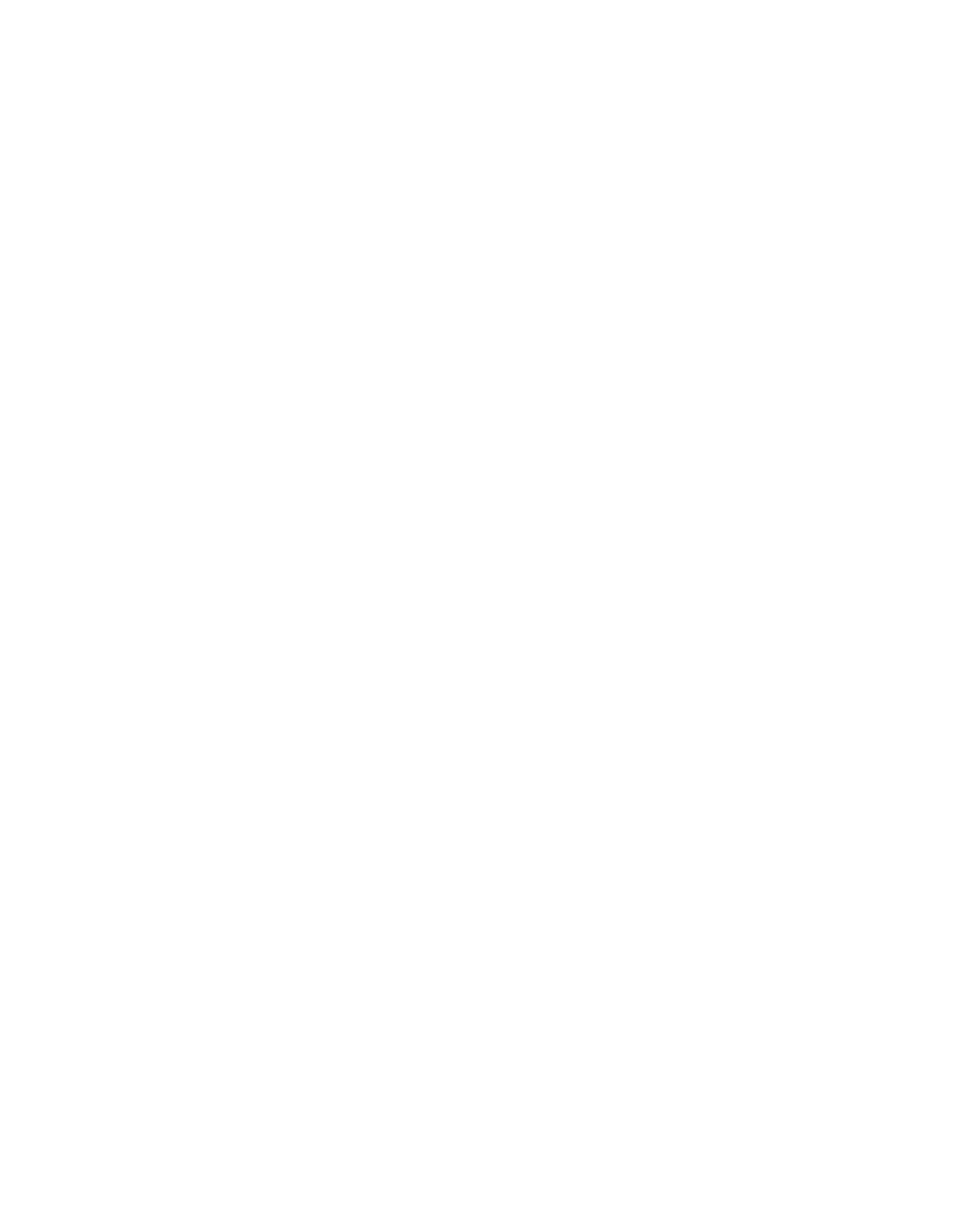| First Name: ____________________                                                     |  |
|--------------------------------------------------------------------------------------|--|
|                                                                                      |  |
|                                                                                      |  |
|                                                                                      |  |
|                                                                                      |  |
| Date of Birth: $/$ /<br>County of Residence: _______________                         |  |
| Telephone: __________________                                                        |  |
| Driver's license or state -issued ID number: ___________________________________     |  |
| Citizenship                                                                          |  |
| Are you a citizen of the United States?                                              |  |
| If no, are you lawful permanent resident alien?<br>$No$ <sub>____</sub>              |  |
|                                                                                      |  |
| In which nursing program will you be enrolled in during the academic year 2022-2023? |  |
| ___ Practical Nursing program                                                        |  |
| ___Associate degree program                                                          |  |
| ___Baccalaureate degree program                                                      |  |
| ___Masters degree program                                                            |  |
| Name and full address of nursing school where you will be enrolled:                  |  |
|                                                                                      |  |
|                                                                                      |  |
|                                                                                      |  |
| Number of credit hours required to graduate: ___________________________________     |  |
|                                                                                      |  |
|                                                                                      |  |

**Joseph T. Rasch Nursing Scholarship Application**

For office use only:

ID number\_\_\_\_\_\_\_\_\_\_\_\_\_\_\_\_